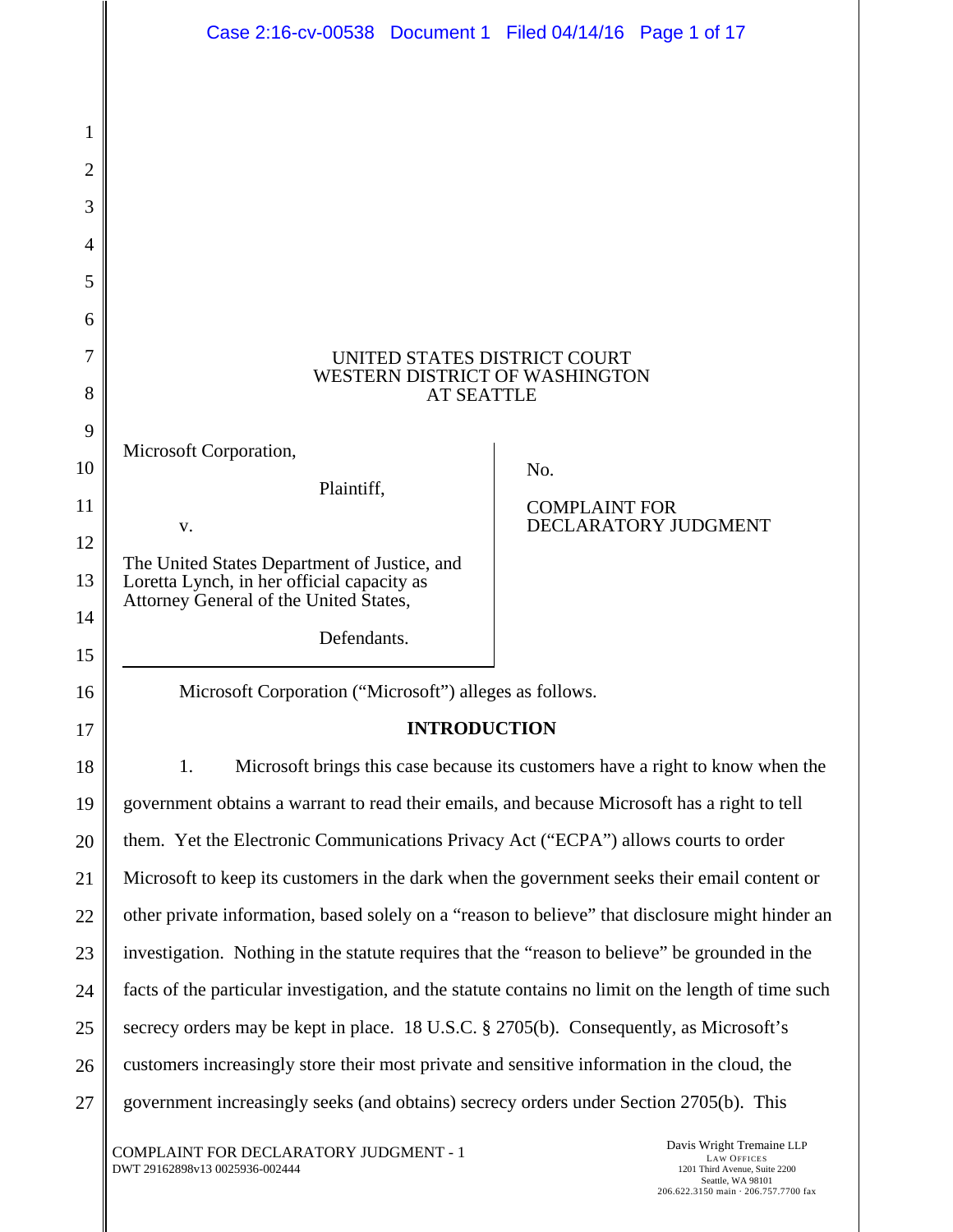statute violates both the Fourth Amendment, which affords people and businesses the right to know if the government searches or seizes their property, and the First Amendment, which enshrines Microsoft's rights to talk to its customers and to discuss how the government conducts its investigations—subject only to restraints narrowly tailored to serve compelling government interests. People do not give up their rights when they move their private information from physical storage to the cloud. Microsoft therefore asks the Court to declare that Section 2705(b) is unconstitutional on its face.

2. Before the digital age, individuals and businesses stored their most sensitive correspondence and other documents in file cabinets and desk drawers. As computers became prevalent, users moved their materials to local computers and on-premises servers, which continued to remain within the user's physical possession and control. In both eras, the government had to give notice when it sought private information and communications, except in the rarest of circumstances.

3. Cloud computing has spurred another profound change in the storage of private information. Today, individuals increasingly keep their emails and documents on remote servers owned by third parties, i.e., in the cloud, using free web-based services such as Microsoft's Outlook.com. Businesses have also migrated their information technology infrastructure to servers hosted by providers such as Microsoft, which offer productivity software (e.g., Microsoft's Office365) and the ability to access correspondence and other documents from any device. But the transition to the cloud does not alter the fundamental constitutional requirement that the government must—with few exceptions—give notice when it searches and seizes the private information or communications of individuals or businesses.

4. The government, however, has exploited the transition to cloud computing as a means of expanding its power to conduct secret investigations. As individuals and business have moved their most sensitive information to the cloud, the government has increasingly adopted the tactic of obtaining the private digital documents of cloud customers not from the customers themselves, but through legal process directed at online cloud providers like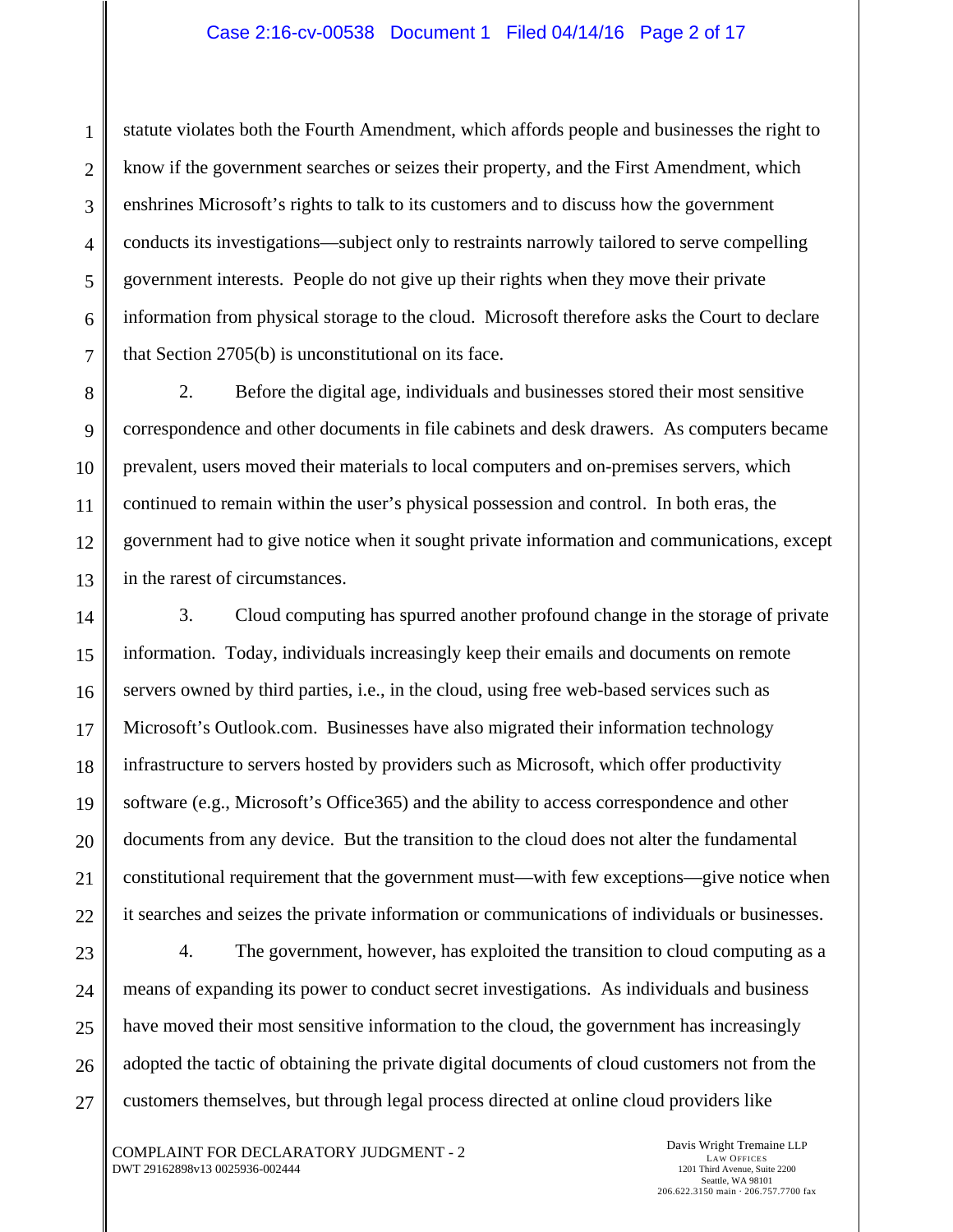Microsoft. At the same time, the government seeks secrecy orders under 18 U.S.C. § 2705(b) to prevent Microsoft from telling its customers (or anyone else) of the government's demands. These secrecy orders generally assert that abiding by the centuries-old requirement of seeking evidence directly from its owner would jeopardize the government's investigation. Most of the time, these secrecy orders prohibit notification for unreasonably long (or even unlimited) periods of time, which Section 2705(b) permits whenever a court has "reason to believe" any of several adverse consequences might otherwise ensue—including any time notice would "seriously jeopardiz[e] an investigation or unduly delay[] a trial."

5. Over the past 18 months, federal courts have issued nearly 2,600 secrecy orders silencing Microsoft from speaking about warrants and other legal process seeking Microsoft customers' data; of those, more than two-thirds contained no fixed end date. (In fact, of the twenty-five secrecy orders issued to Microsoft by judges in this District, *none* contained a time limit.) These twin developments—the increase in government demands for online data and the simultaneous increase in secrecy—have combined to undermine confidence in the privacy of the cloud and have impaired Microsoft's right to be transparent with its customers, a right guaranteed by the First Amendment.

6. There may be exceptional circumstances when the government's interest in investigating criminal conduct justifies an order temporarily barring a provider from notifying a customer that the government has obtained the customer's private communications and data. But Section 2705(b) sweeps too broadly. That antiquated law (passed decades before cloud computing existed) allows courts to impose prior restraints on speech about government conduct—the very core of expressive activity the First Amendment is intended to protect even if other approaches could achieve the government's objectives without burdening the right to speak freely. The statute sets no limits on the duration of secrecy orders, and it permits prior restraints any time a court has "reason to believe" adverse consequences would occur if the government were not allowed to operate in secret. Under the statute, the assessment of adverse consequences need not be based on the specific facts of the investigation, and the assessment is

1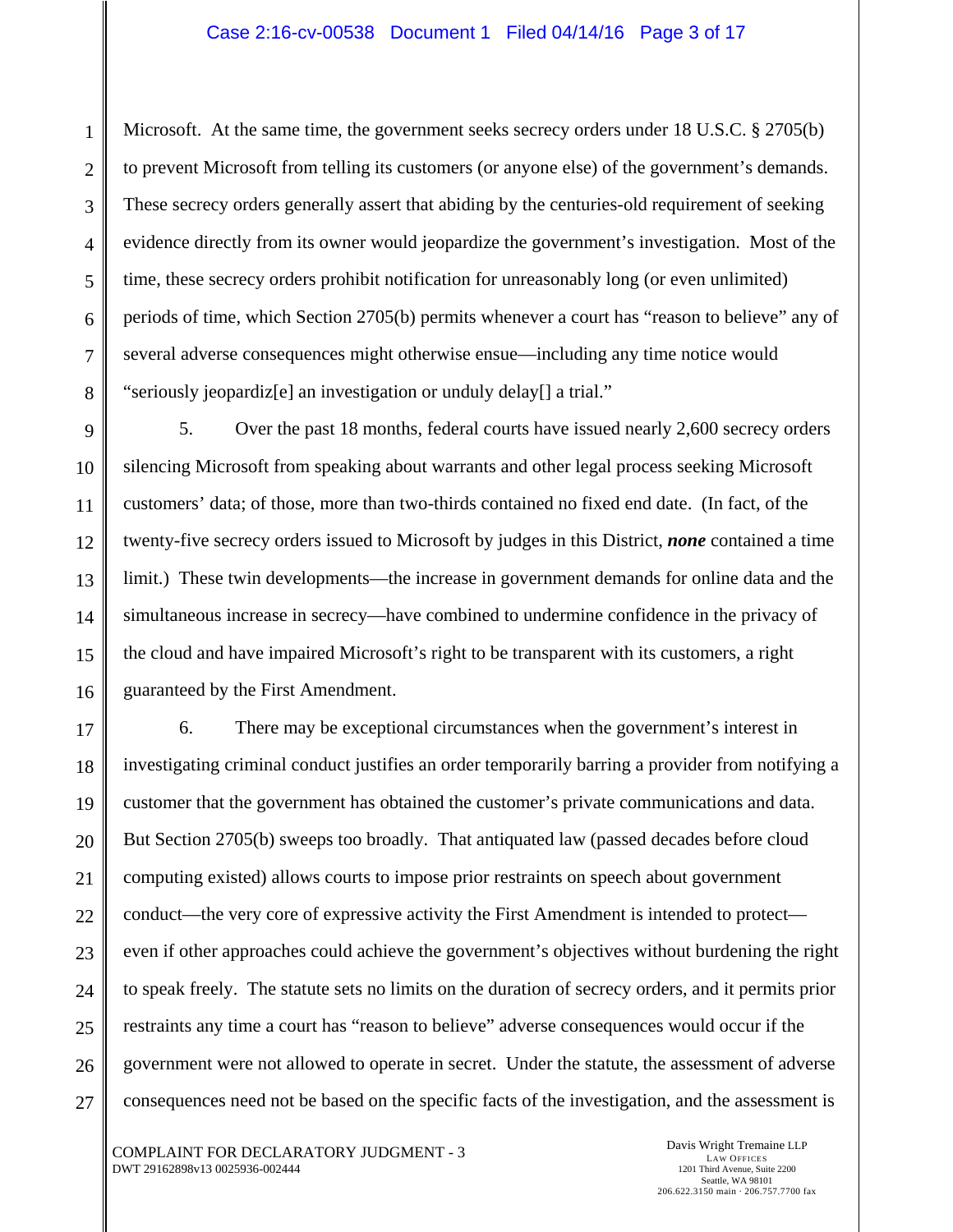made *only* at the time the government applies for the secrecy order, with no obligation on the government to later justify continued restraints on speech even if circumstances change because, for instance, the investigation is closed or the subject learns of it by other means. It also permits those restraints based on the application of purely subjective criteria, such as a finding that notice would "jeopardiz[e] an investigation" in unspecified ways or "unduly delay a trial." Section 2705(b) is therefore facially overbroad under the First Amendment, since it does not require the government to establish that the continuing restraint on speech is narrowly tailored to promote a compelling interest.

7. The statute also violates the Constitution's protection against unreasonable searches and seizures. The Fourth Amendment's requirement that government engage only in "reasonable" searches necessarily includes a right for people to know when the government searches or seizes their property. *See Wilson v. Arkansa*s, 514 U.S. 927, 934 (1995). For example, if the government comes into a person's home to seize her letters from a desk drawer or computer hard drive, that person in almost all circumstances has the right to notice of the government's intrusion. The same is true when the government executes a search of a business to seize emails from the business's on-site server. But Section 2705(b) subjects Microsoft's cloud customers to a different standard merely because of how they store their communications and data: the statute provides a mechanism for the government to search and seize customers' private information *without* notice to the customer, based upon a constitutionally insufficient showing. In so doing, Section 2705(b) falls short of the intended reach of Fourth Amendment protections, which do not depend on the technological medium in which private "papers and effects" are stored.

8. For these reasons, Microsoft asks the Court to declare that Section 2705(b) is unconstitutional on its face.

### **PARTIES**

9. *Microsoft.* Microsoft is a corporation organized and existing under the laws of the State of Washington, with its principal place of business at One Microsoft Way, Redmond,

COMPLAINT FOR DECLARATORY JUDGMENT - 4 DWT 29162898v13 0025936-002444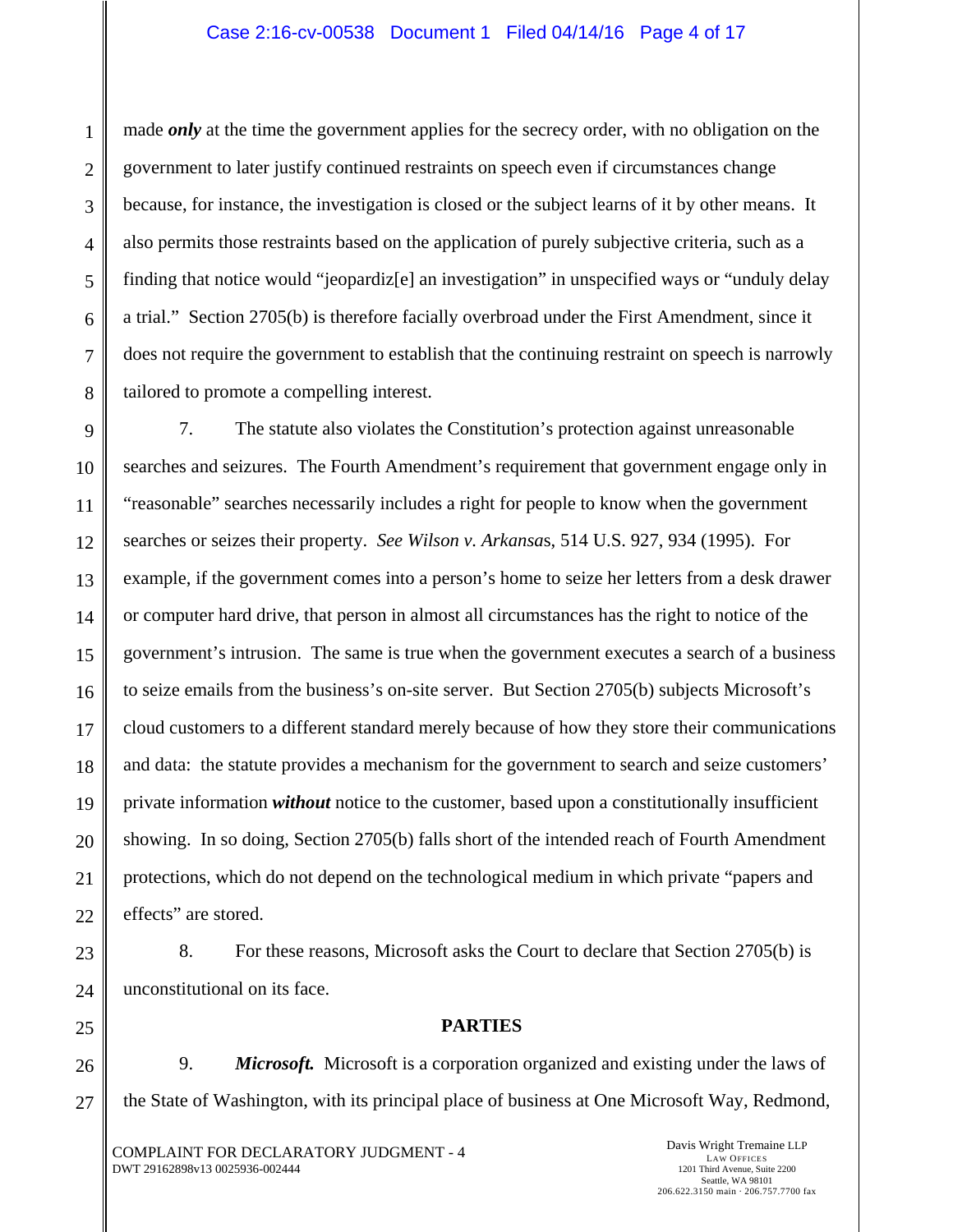Washington 98052. Microsoft has standing to bring this action because of the repeated invasion of its First Amendment rights through the issuance of indefinite and insufficiently substantiated secrecy orders, its interest in upholding its public commitment to safeguard the privacy of its customers' sensitive emails and documents without violating court orders, its right to invoke the Fourth Amendment rights of its customers (who have no practical means of enforcing those rights), and its interest in avoiding findings of contempt.

10. *The United States Department of Justice.* The United States Department of Justice is an agency of the executive branch of the federal government, employees of which regularly apply for secrecy orders under 18 U.S.C. § 2705(b) and serve those secrecy orders on providers, including Microsoft.

11. *Loretta Lynch*. Loretta Lynch, sued in her official capacity only, is the Attorney General of the United States. Attorney General Lynch has ultimate authority over the United States Department of Justice, employees of which regularly apply for secrecy orders under 18 U.S.C. § 2705(b) and serve those secrecy orders on providers, including Microsoft.

# **JURISDICTION AND VENUE**

12. *Jurisdiction.* This Court has jurisdiction over this action pursuant to 28 U.S.C. § 1331 because the action concerns federal questions, and pursuant to 28 U.S.C. §§ 2201 and 2202 because this is a civil action for a declaratory judgment.

13. *Venue.* Venue is proper in this District pursuant to 28 U.S.C. § 1391(b)(2) because Microsoft has its headquarters and principal place of business in this District and because Microsoft's speech, in the absence of a secrecy order, would emanate in substantial part from this District.

# **MICROSOFT'S CLOUD SERVICES**

14. *Cloud Computing.* As they migrate their communications and documents to the cloud, individuals and businesses have increasingly entrusted Microsoft and other providers with their most private information—what the Supreme Court has referred to as a "cache of sensitive personal information." *Riley v. California*, 134 S. Ct. 2473, 2490 (2014). A customer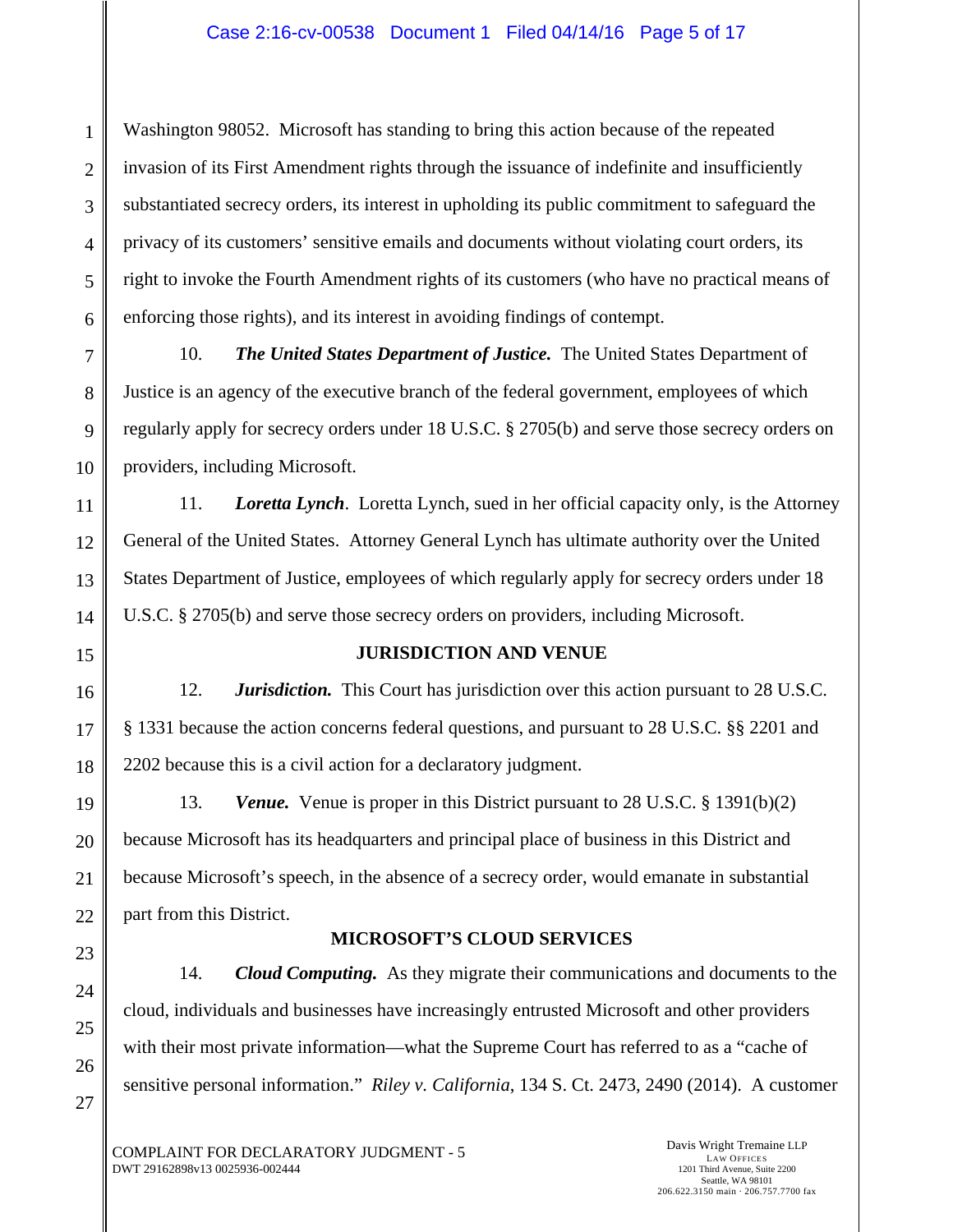that stored paper documents in file cabinets or emails on on-site servers would generally know contemporaneously about the execution of a warrant by law enforcement—and would be able to assert any rights concerning any documents or data seized during the search. A customer storing documents and emails remotely in the cloud should be in the same position. That is, cloud customers should be able to trust they will know if they become the targets of warrants or other legal process authorizing the seizure of sensitive information.

15. *Secrecy Orders.* Secrecy orders issued under Section 2705(b) allow the government to seek electronic communications and other private data under a veil of prolonged (or even indefinite) secrecy. The government's use of legal process directed at cloud providers such as Microsoft, when combined with accompanying secrecy orders, amounts to a substantial expansion of law enforcement's ability to engage in secret search and seizure activity, adversely affecting both Microsoft's right to communicate with its customers and the customers' privacy interests—simply because customers have moved their information to the cloud.

16. *The Frequency of Secrecy Orders.* Between September 2014 and March 2016, Microsoft received 5,624 federal demands for customer information or data. Of those, nearly half—2,576—were accompanied by secrecy orders, forbidding Microsoft from telling the affected customers that the government was looking at their information. The vast majority of these secrecy orders related to consumer accounts and prevent Microsoft from telling affected individuals about the government's intrusion into their personal affairs; others prevent Microsoft from telling business customers that the government has searched and seized the emails of individual employees of the customer. Further, 1,752 of these secrecy orders contained no time limit, meaning that Microsoft could *forever* be barred from telling the affected customer about the government's intrusion. The government has used this tactic in this District. Since September 2014, Microsoft received 25 secrecy orders issued in this District, none of which contained any time limit. These secrecy orders prohibit Microsoft from speaking about the government's specific demands to *anyone* and forbid Microsoft from ever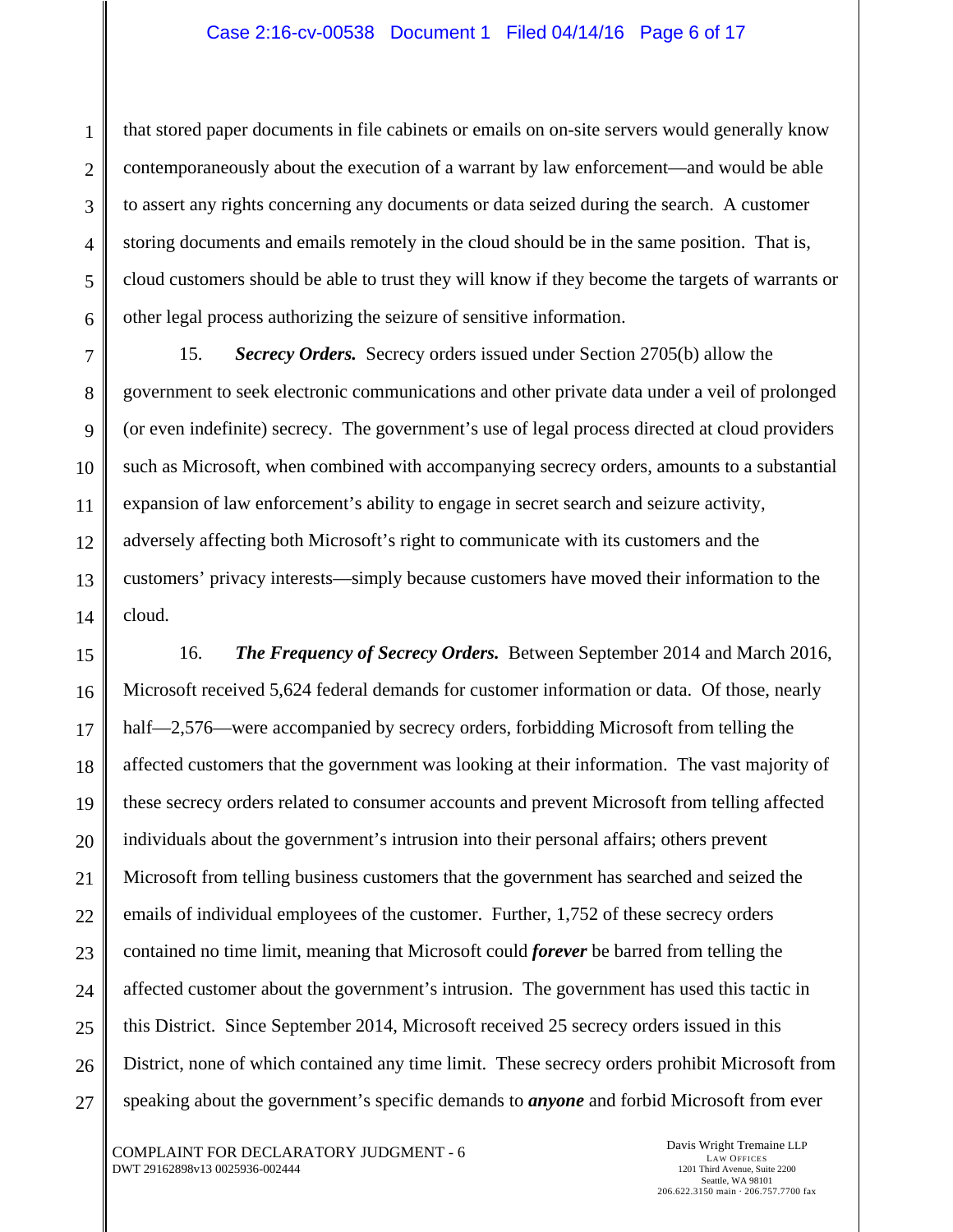1 2 3 4 5 6 7 8 9 10 11 12 13 14 15 16 17 18 19 20 21 22 23 24 25 26 27 telling its customers whose documents and communications the government has obtained. The secrecy orders thus prevent Microsoft's customers and the public at large from ever learning the full extent of government access to private, online information. **STATUTORY OVERVIEW**  17. *Section 2705(b).* Congress enacted Section 2705(b) as part of the Electronic Communications Privacy Act of 1986 ("ECPA"). Section 2705(b) provides, in its entirety: **(b) PRECLUSION OF NOTICE TO SUBJECT OF GOVERNMENTAL ACCESS.—**A governmental entity acting under section 2703, when it is not required to notify the subscriber or customer under section 2703(b)(1), or to the extent that it may delay such notice pursuant to subsection (a) of this section, may apply to a court for an order commanding a provider of electronic communications service or remote computing service to whom a warrant, subpoena, or court order is directed, for such period as the court deems appropriate, not to notify any other person of the existence of the warrant, subpoena, or court order. The court shall enter such an order if it determines that there is reason to believe that notification of the existence of the warrant, subpoena, or court order will result in— (1) endangering the life or physical safety of an individual; (2) flight from prosecution; (3) destruction of or tampering with evidence; (4) intimidation of potential witnesses; or (5) otherwise seriously jeopardizing an investigation or unduly delaying a trial. 18. *Effect of Statute.* Microsoft is a "provider of electronic communications service or remote computing service" as those terms are used in the statute. Under the plain terms of Section 2705(b), a court therefore may order Microsoft "not to notify *any other person* of the existence" of a legal demand for its customer's emails and documents. A court may issue such an order "for such period as the court deems appropriate," without any requirement that the government advise the court of any change in circumstances bearing upon the government's initial asserted need for nondisclosure. Thus, for example, a secrecy order may prevent Microsoft from informing a customer of the intrusion even after the government's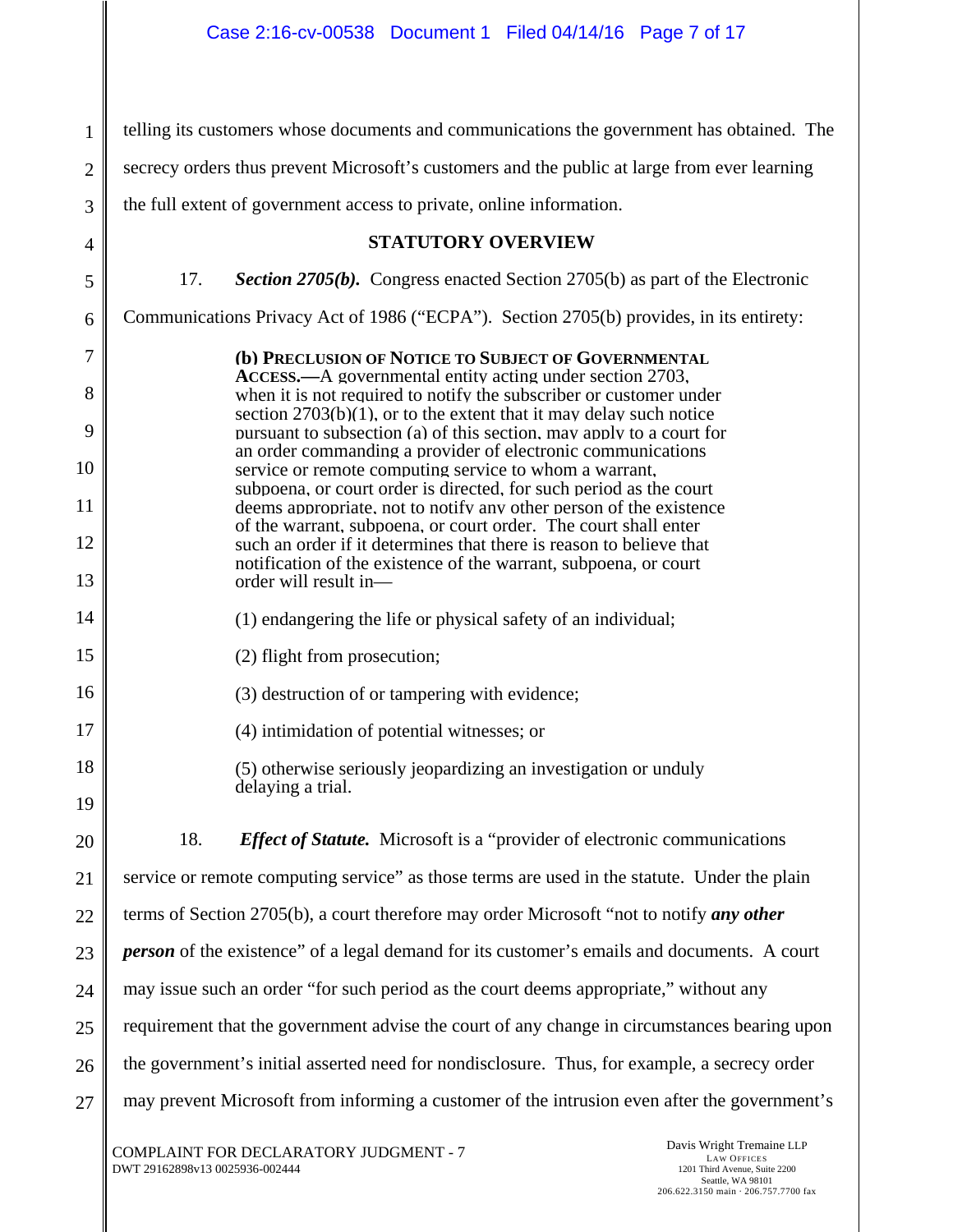investigation ends or becomes public through other means. Under the statute, a court is not required to consider whether a secrecy order is narrowly tailored to further the government's asserted interests and whether there are less restrictive alternatives. Indeed, the statute contemplates that the court "shall enter such an order" without weighing whether less restrictive alternatives are available. Further, Section 2705(b) allows the court to issue a secrecy order whenever it finds "reason to believe" that any of five adverse results would otherwise occur, including when notification "will result in … otherwise seriously jeopardizing an investigation or unduly delaying a trial."

19. *Comparison to Section 2705(a).* Section 2705(b) is notably different from its parallel provision, Section 2705(a), which applies to certain forms of legal process issued under ECPA, 18 U.S.C. § 2703(b)(1)(B). When the government requires a provider to disclose information under this provision, the government itself has an affirmative obligation to notify the customer. Section 2705(a) permits the government to delay its notice when "there is reason to believe" notification will trigger the same five adverse results listed in Section 2705(b). But even though Section 2705(a) relies on exactly the same government interests as Section 2705(b) to justify withholding notice, Section 2705(a) authorizes a delay of only a definite and fixed duration—90 days—and requires the government to justify any further delays in notification. In other words, in Section 2705(a), Congress determined that withholding notice for no more than 90 days satisfied the five government interests enumerated in both Section 2705(a) and Section 2705(b), subject only to the government's right to renew the period of delayed upon making a further showing.

20. *Searches in the Physical World.* By allowing the government to operate behind a veil of secrecy, Section 2705(b) also differs from similar forms of process in the physical world. For example, although 18 U.S.C. § 3103a authorizes so-called "sneak and peek" warrants for secret searches—the only permissible means of executing search warrants of physical documents without notice—that provision presumptively requires the government to notify the target of the search "within a reasonable period not to exceed 30 days after the date

COMPLAINT FOR DECLARATORY JUDGMENT - 8 DWT 29162898v13 0025936-002444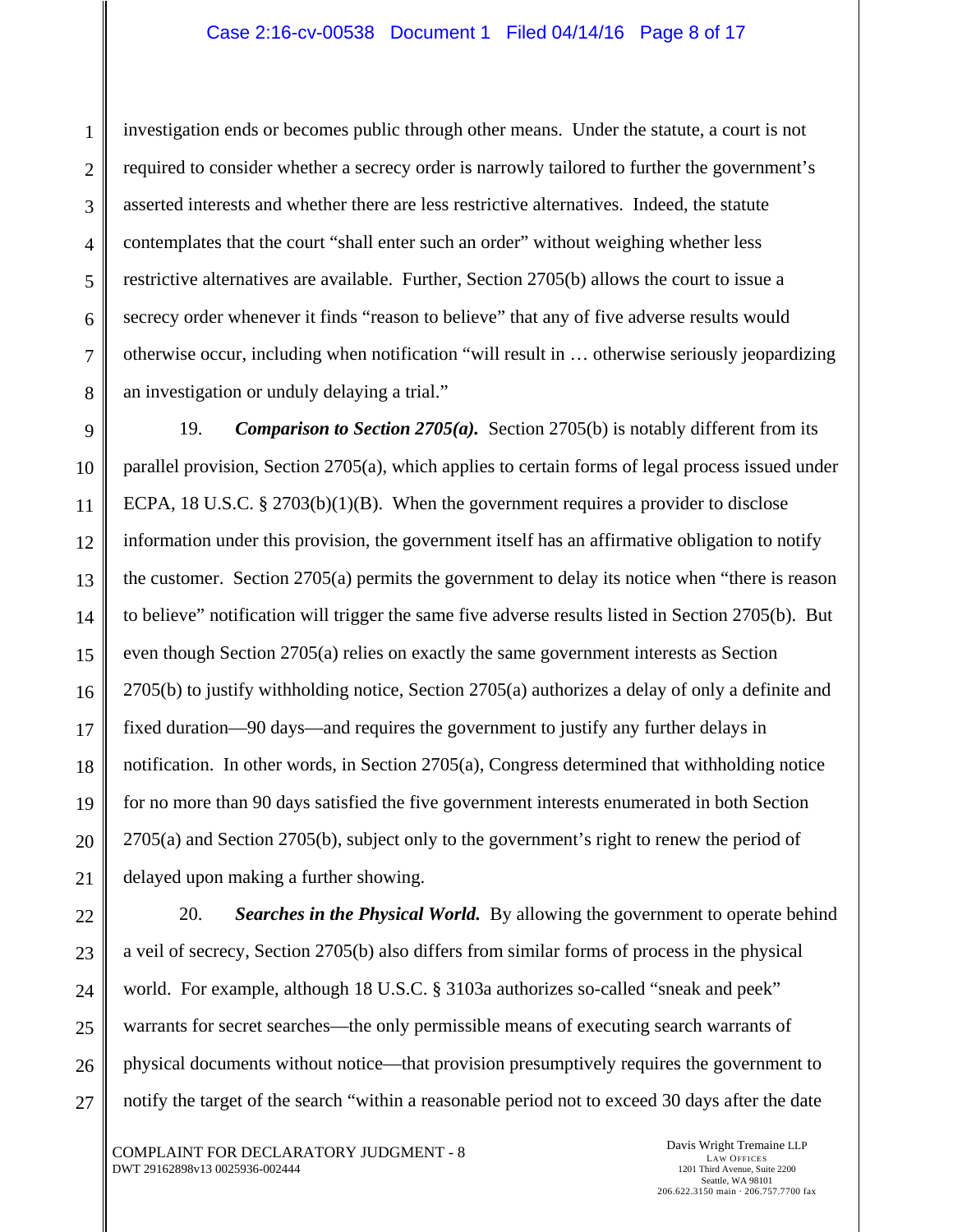of its execution." 18 U.S.C. § 3103a(b)(3). The statute permits extensions of this deferred notice, but "subject to the condition that extensions should only be granted upon an updated showing of the need for further delay and that each additional delay should be limited to periods of 90 days or less." 18 U.S.C. § 3103a(c). While these provisions permit delays of longer than 30 and 90 days "if the facts of the case justify a longer period of delay," the statute imposes temporal baselines lacking in Section 2705(b).

#### **COUNT I**

### **REQUEST FOR DECLARATORY RELIEF –**

### **INVALIDITY OF SECTION 2705(b) UNDER THE FIRST AMENDMENT**

21. *Overbreadth Doctrine.* "When the Government restricts speech, the Government bears the burden of proving the constitutionality of its actions." *Comite de Jornaleros de Redondo Beach v. City of Redondo Beach*, 657 F.3d 936, 944 (9th Cir. 2011) ("*Comite de Jornaleros*") (internal quotation marks omitted). "In a facial challenge to a law's validity under the First Amendment, the law may be invalidated as overbroad if a substantial number of its applications are unconstitutional, judged in relation to the statute's plainly legitimate sweep." *Id.* (internal quotation marks omitted).

22. *Presumptive Invalidity of Prior Restraints.* A secrecy order "imposes a prior restraint on speech." *In re Sealing and Non-Disclosure of Pen/Trap/2703(d) Orders*, 562 F. Supp. 2d 876, 882 (S.D. Tex. 2008) ("*In re Sealing*"). Any prior restraint "bear[s] heavy presumption against its constitutional validity," and the government has a "heavy burden of showing justification for the imposition of such a restraint." *Capital Cities Media, Inc. v. Toole*, 463 U.S. 1303, 1305 (1983). Thus, because Section 2705 on its face authorizes the issuance of secrecy orders that operate as a prior restraint on Microsoft's speech, the government's burden of justifying the restraint is particularly heavy. The statute authorizes secrecy orders that prohibit, *ex ante*, providers such as Microsoft from engaging in core protected speech under the First Amendment, i.e., speech about the government's access to customers' sensitive communications and documents and its increased surveillance on the

COMPLAINT FOR DECLARATORY JUDGMENT - 9 DWT 29162898v13 0025936-002444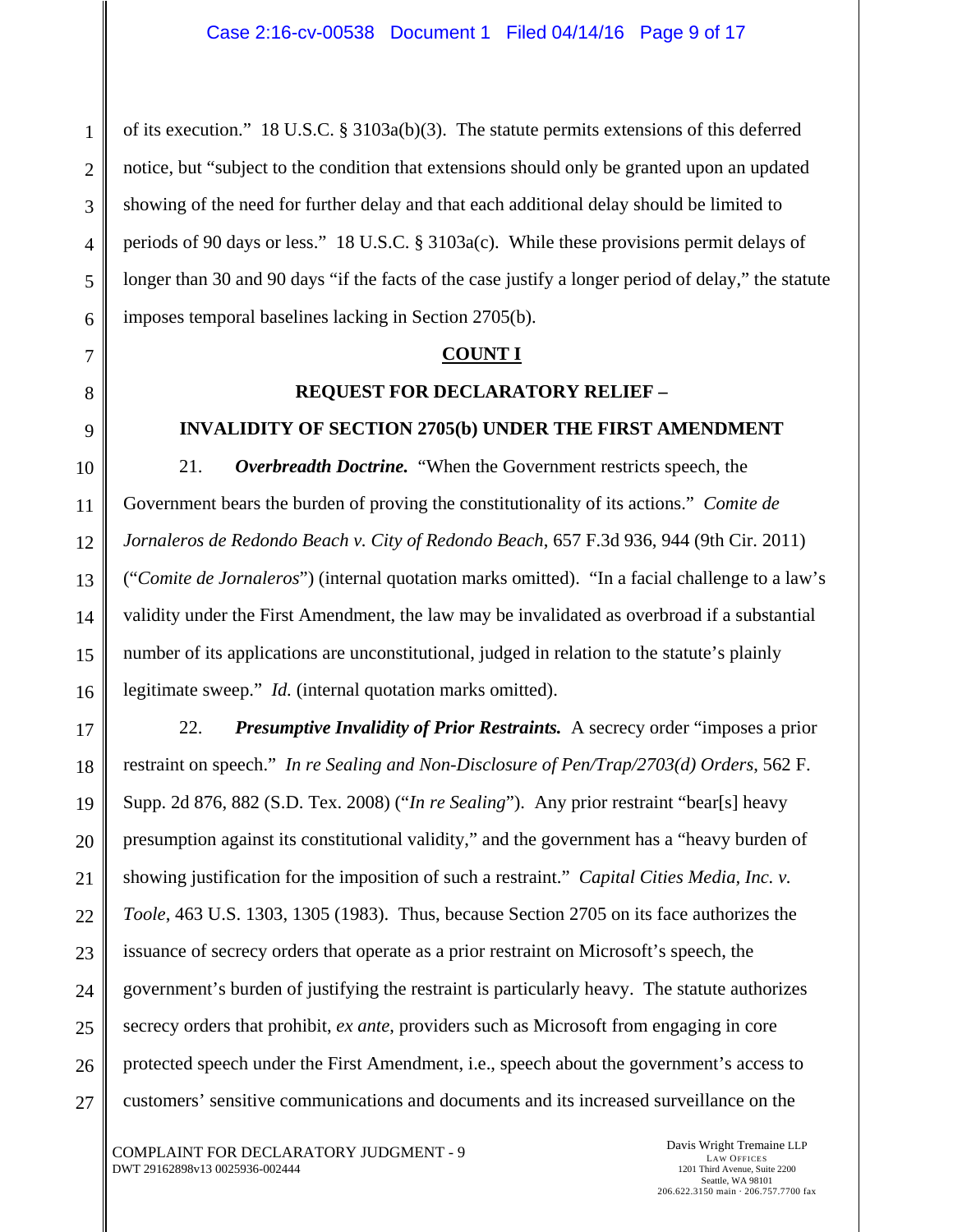Internet. "Whatever differences may exist about interpretations of the First Amendment, there is practically universal agreement that a major purpose of that Amendment was to protect the free discussion of governmental affairs." *Mills v. Alabama*, 384 U.S. 214, 218 (1971).

23. *Content-Based Speech Restrictions.* Secrecy orders issued under Section 2705(b) also function as content-based restrictions on speech, as "they effectively preclude speech on an entire topic—the [accompanying] order and its underlying criminal investigations." *In re Sealing*, 562 F. Supp. 2d at 881. Like prior restraints, "[c]ontent-based regulations are presumptively invalid" and subject to strict scrutiny. *R.A.V. v. City of St. Paul,* 505 U.S. 377, 382 (1992). They may be upheld only if they are "narrowly tailored to promote a compelling Government interest." *United States v. Playboy Entm't Group, Inc.*, 529 U.S. 803, 813 (2000). "If a less restrictive alternative would serve the Government's purpose, the legislature must use that alternative." *Id.*

24. *Presumptive Openness of Government Records.* Secrecy orders also improperly inhibit the public's right of access to search warrants under both the common law and the First Amendment. Upon application by a party, the press, or the public, search warrants generally must be unsealed after investigations are concluded. *See United States v. Bus. of Custer Battlefield Museum & Store*, 658 F.3d 1188, 1194-95 (9th Cir. 2011) (access to search warrant materials may be denied only where "compelling reasons" outweigh presumption of disclosure). But when a search warrant is accompanied by an indefinite secrecy order, the public and the press—like the affected customer—may have no idea a warrant has been issued. As a result, even after the government concludes an investigation, the public and the press may have no effective way to learn about, discuss, and debate the government's actions.

25. *Overbreadth of Section 2705(b).* Section 2705(b) facially violates the First Amendment because a substantial number of its applications are unconstitutional under these standards, when judged in relation to the statute's legitimate sweep. This overbreadth manifests itself in at least three ways.

COMPLAINT FOR DECLARATORY JUDGMENT - 10 DWT 29162898v13 0025936-002444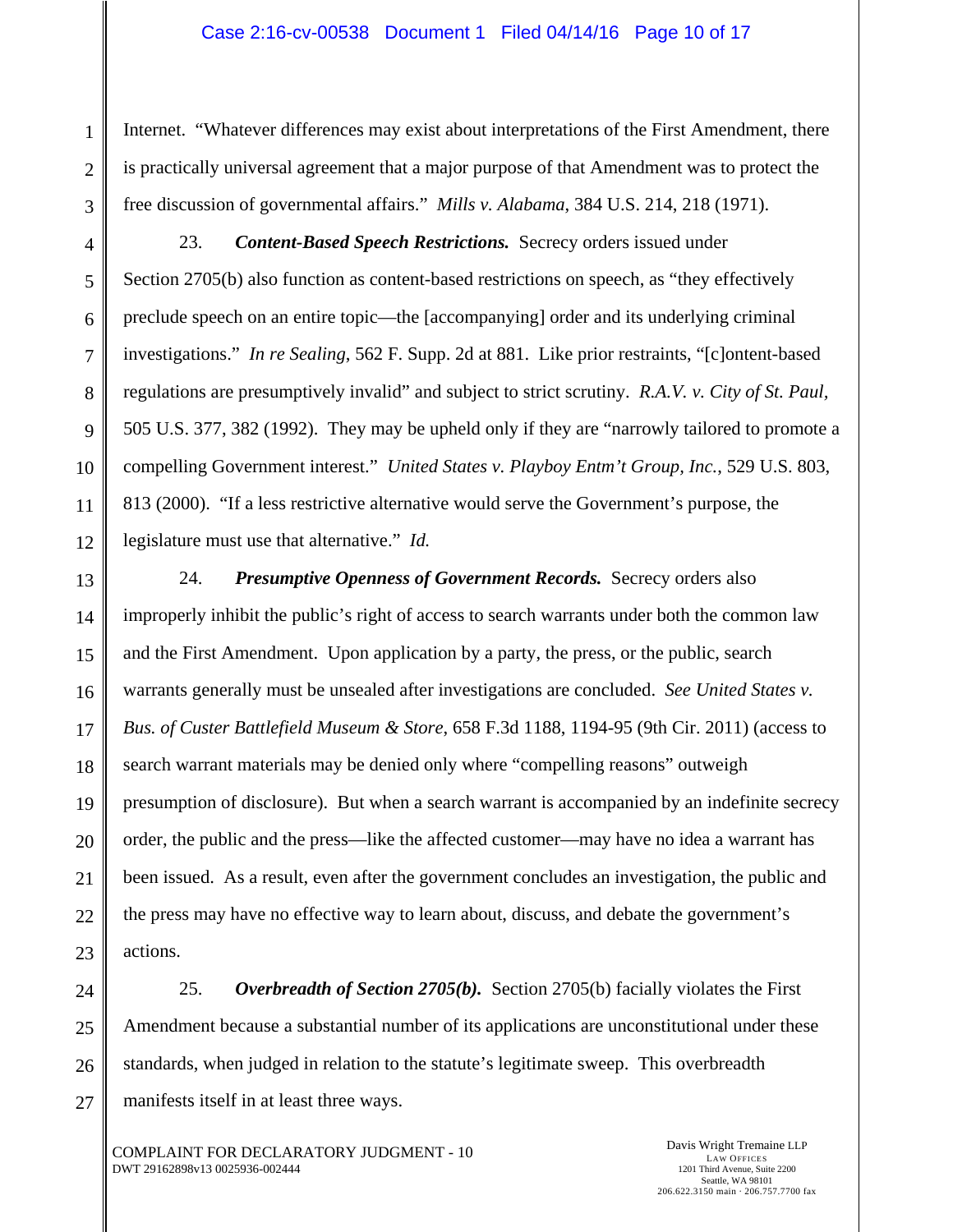26. *Indefinite Duration*. First, Section 2705(b) is unconstitutional because it permits secrecy orders "for such period as the court deems appropriate." Because this language at least allows a court to issue secrecy orders of a prolonged duration, and has been understood by dozens of courts (including this one) to authorize indefinite secrecy orders, the statute violates the First Amendment because it is not narrowly tailored to satisfy a compelling government interest. Even when circumstances initially justify a secrecy order as the narrowest means available to satisfy a compelling government interest, the First Amendment demands that the provider be free to engage in truthful speech about the government's activities as soon as secrecy is no longer required to satisfy that interest. *In re Sealing*, 562 F. Supp. 2d at 895 ("As a rule, sealing and non-disclosure of electronic surveillance orders must be neither permanent nor, what amounts to the same thing, indefinite."); *In Matter of Search Warrant for [Redacted]@hotmail.com*, 74 F. Supp. 3d 1184, 1185 (N.D. Cal. 2014) (reading Section 2705(b) to require a fixed end date on any secrecy order; observing the "First Amendment rights of both Microsoft and the public" were affected by such an order); *In the Matter of the Grand Jury Subpoena for: [Redacted]@yahoo.com*, 79 F. Supp. 3d 1091, 1091 (N.D. Cal., 2015) (denying government's application for indefinite order under Section 2705(b) because it would "amount to an undue prior restraint of Yahoo!'s First Amendment right to inform the public of its role in searching and seizing its information"). A secrecy order of a prolonged or indefinite duration will apply beyond the point when a compelling government interest requires it. As a result, to the extent it authorizes issuance of secrecy orders of prolonged or indefinite duration, Section 2705(b) violates the First Amendment on its face. *See Butterworth v. Smith*, 494 U.S. 624, 635-36 (1993) (state statute indefinitely banning witnesses from disclosing testimony given before a grand jury violates the First Amendment).

27. *"Reason to Believe."* Second, Section 2705(b) is unconstitutionally overbroad because it permits a court to issue a secrecy order whenever it has "reason to believe" notification would result in one of five listed adverse results. But the statute does not require that the "reason to believe" be grounded in the specific facts of a particular investigation, as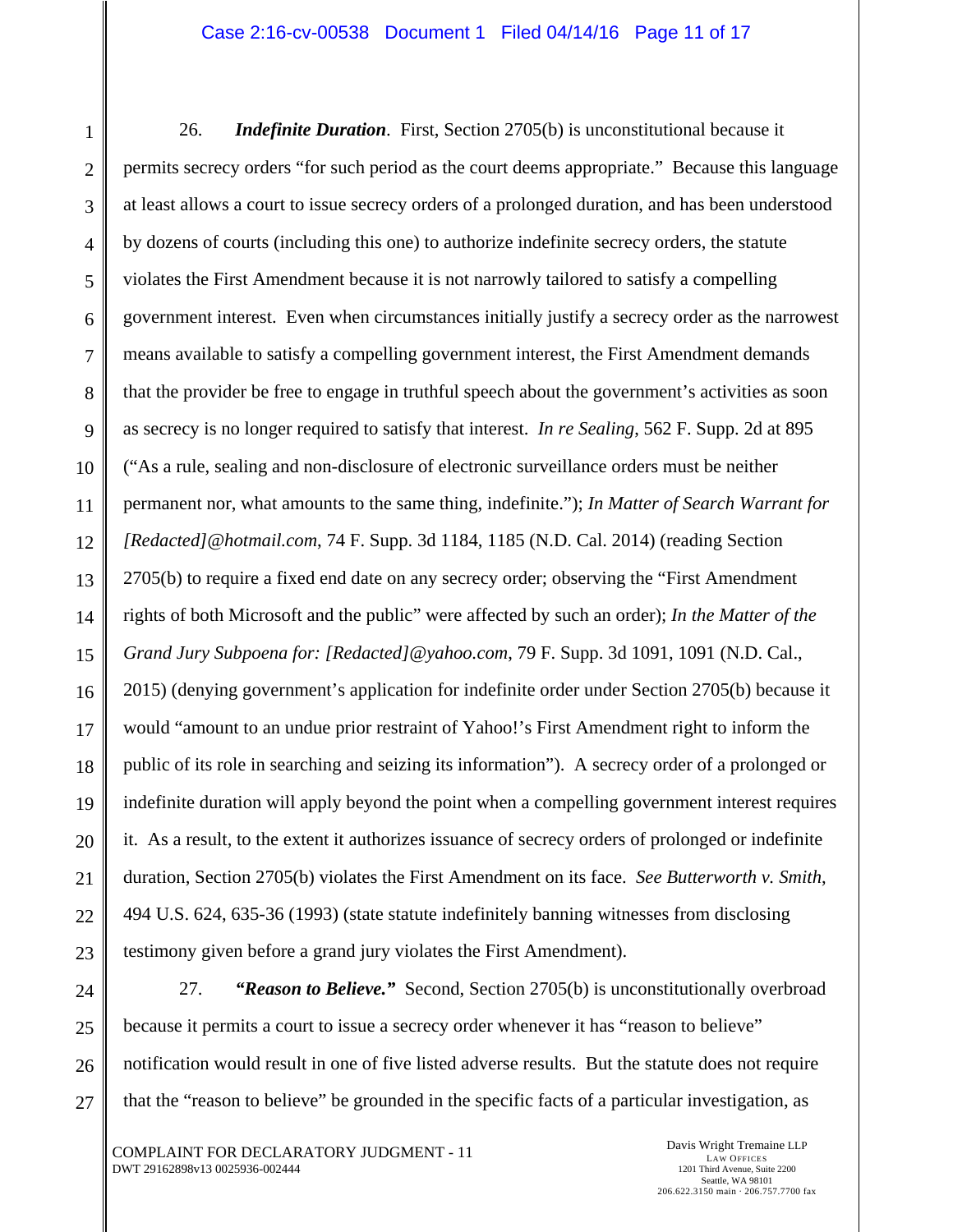distinct from the government's overall experiences or other unspecified considerations. Further, the statute offers no guidance as to the evidentiary burden the government bears in showing a "reason to believe" sufficient to justify a secrecy order. And the "reason to believe" standard fails to require that a secrecy order be the least restrictive means available to further the government's interest in avoiding the specified adverse results, as the First Amendment requires to justify this sort of restraint. The "reason to believe" standard therefore falls far short of the "heavy burden" the First Amendment imposes when the government seeks to impose a prior restraint on speech.

28. *The Overbroad Catchall.* Third, Section 2705(b) allows a court to issue secrecy orders whenever it finds "reason to believe" notification of the target would "otherwise seriously jeopardiz[e] an investigation or unduly delay[] a trial." This subjective and vaguelydefined provision allows the issuance of secrecy orders in the absence of any compelling interest sufficient to justify a prior restraint or a content-based restriction on speech. There may be compelling circumstances not captured within the "adverse results" specifically enumerated in Section  $2705(b)(1)-(4)$  that would justify a restraint on the provider's speech, but this catchall provision is substantially broader than necessary to account for those circumstances and provides no meaningful constraints. It therefore violates the First Amendment.

29. *Facial Overbreadth.* Because Section 2705(b) is overbroad in each of the ways described in the previous paragraphs, the government cannot overcome the presumption that the provision on its face violates the First Amendment.

30. *Judicial Declaration.* A judicial declaration that Section 2705(b) violates the First Amendment is necessary and appropriate so Microsoft may ascertain its obligations under law. Absent such a declaration, the government will continue to seek, and courts will continue to issue, secrecy orders that impermissibly restrict the First Amendment rights of Microsoft and similarly situated providers. And although Microsoft has the right to challenge individual orders (as it has done), the need for Microsoft repeatedly to expend time and effort challenging

COMPLAINT FOR DECLARATORY JUDGMENT - 12 DWT 29162898v13 0025936-002444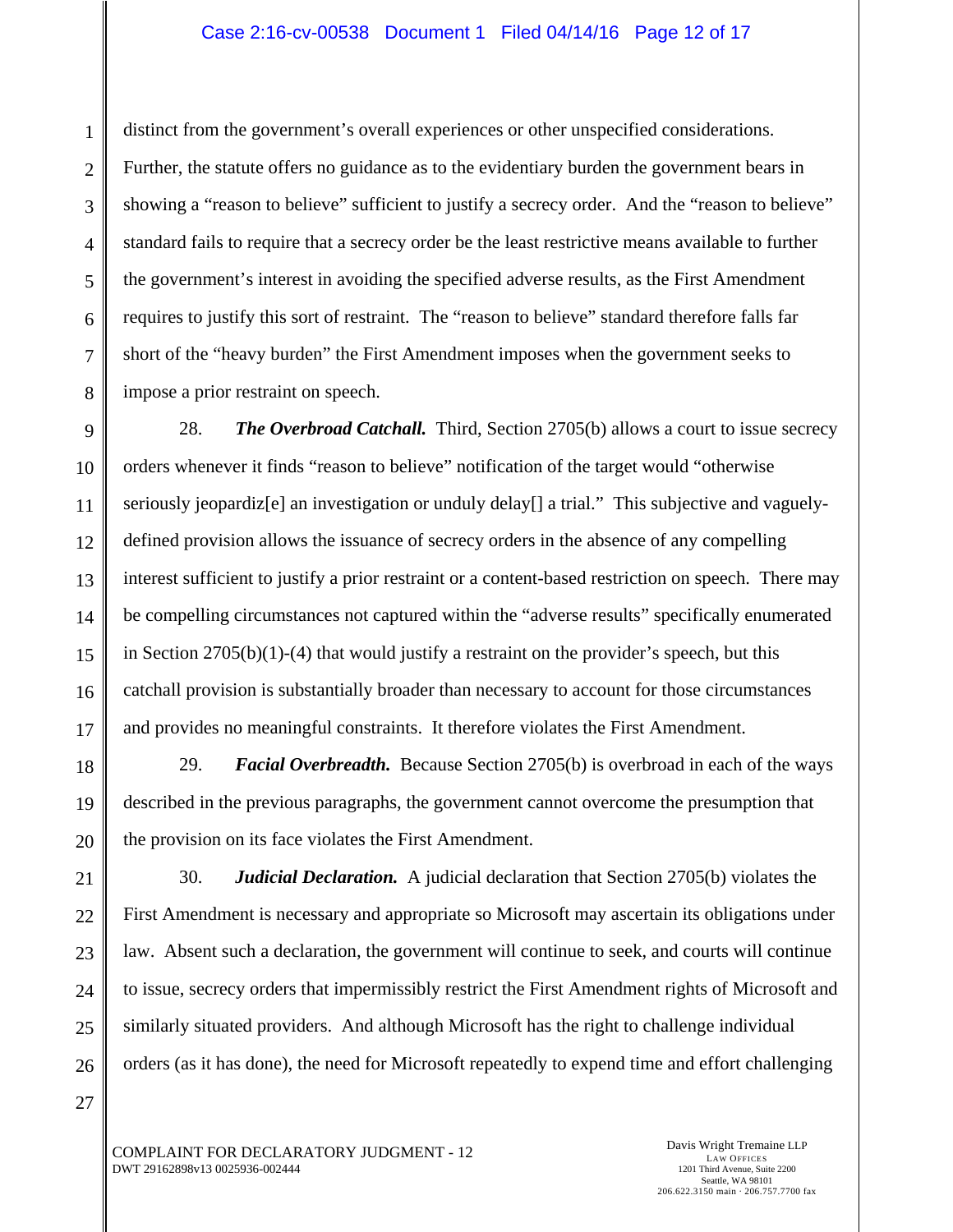orders issued pursuant to a constitutionally flawed statute places an impermissible burden on its First Amendment rights.

## **COUNT II**

### **REQUEST FOR DECLARATORY RELIEF—**

### **INVALIDITY OF SECTION 2705(b) UNDER THE FOURTH AMENDMENT**

31. *Notice under the Fourth Amendment.* Notice to an owner whose property is being searched or seized "is an element of the reasonableness inquiry under the Fourth Amendment." *Wilson v. Arkansa*s, 514 U.S. 927, 934 (1995); *see also United States v. Freitas*, 800 F.2d 1451, 1456 (9th Cir. 1986).

32. *Failure to Provide Notice.* A statute is facially unconstitutional under the Fourth Amendment if the "applications of the statute in which it actually authorizes or prohibits conduct" are unconstitutional. *City of Los Angeles v. Patel*, 135 S. Ct. 2443, 2451 (2015). Section 2705(b) is facially unconstitutional because, as discussed above, it permits secrecy orders that prohibit providers from telling customers when the government has accessed their private information and data, without requiring constitutionally sufficient proof of the existence of a compelling government interest and without temporally limiting the prohibition to the least restrictive period sufficient to satisfy the government's compelling interests. The constitutional injury is exacerbated by the fact that, under 18 U.S.C.  $\S 2703(b)(1)(A)$ , the government need not give *any* notice to a customer whose content it obtains by warrant. The interaction of these provisions means the government can access a customer's most sensitive information without the customer having any way to learn about, or challenge, the government's intrusion. This result flouts fundamental Fourth Amendment principles.

33. *Standards for Physical Search.* Section 2705(b)'s Fourth Amendment deficiency is underscored by comparison to the limits on the government's authority to conduct a search and seizure in the physical world. It has been established for centuries that, absent exigent circumstances, law enforcement must provide contemporaneous notice when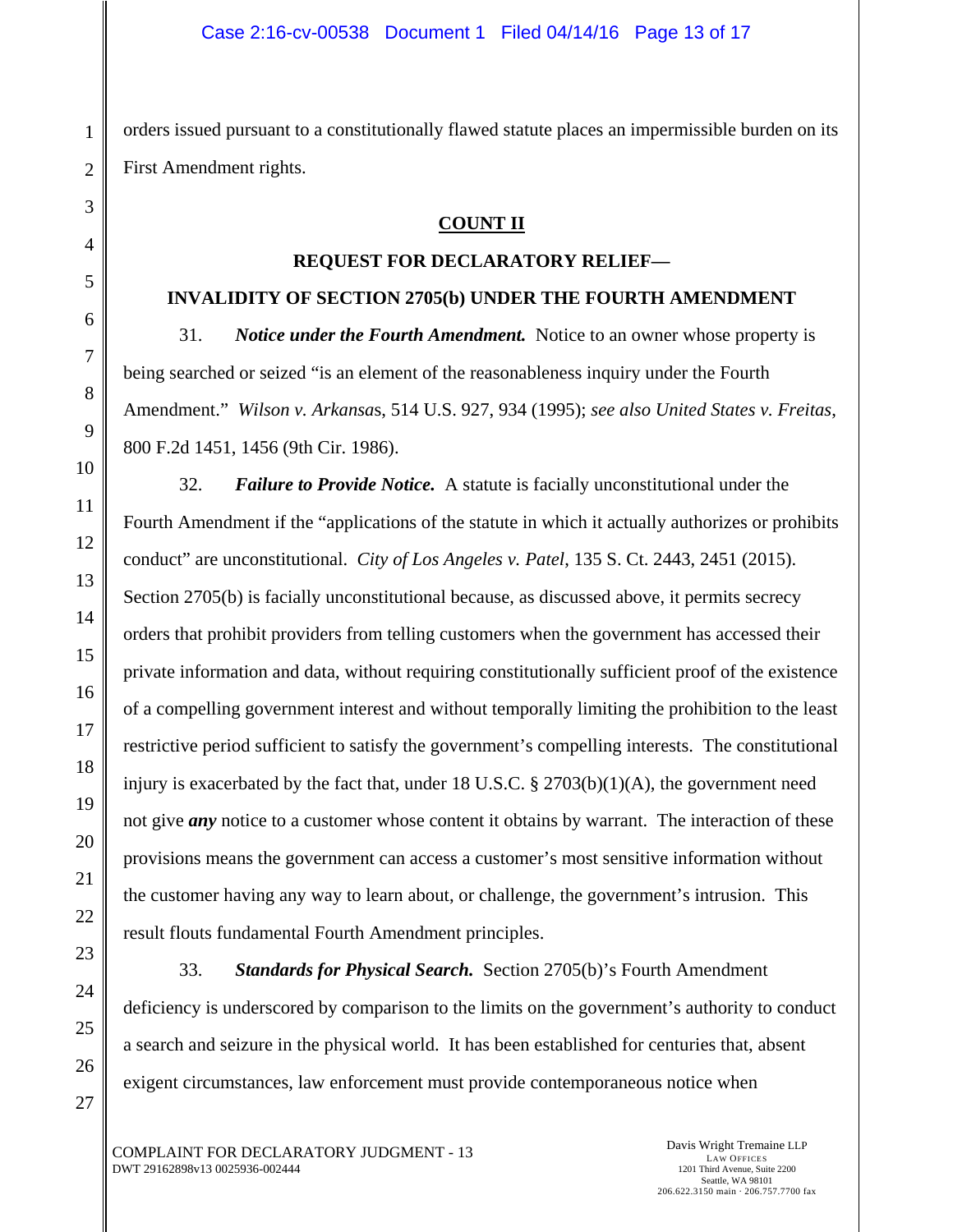### Case 2:16-cv-00538 Document 1 Filed 04/14/16 Page 14 of 17

conducting a search or seizure. "The common-law principle that law enforcement officers must announce their presence and provide residents an opportunity to open the door is an ancient one." *Michigan v. Hudson*, 547 U.S. 586, 589 (2006). Even when exigent circumstances exist and thus allow law enforcement to conduct a search before providing notice, the government may delay notice only for a limited period of time. *See* 18 U.S.C. § 3103a; Fed. R. Crim. P.  $41(f)(1)(C)$ . As a result, if an individual or business elects to maintain its emails on premises, the government could not execute a search warrant for those emails without the customer learning about it and having the ability to assert any rights or privileges it may have. "[W]hen law enforcement seizes property pursuant to a warrant, due process requires them to take reasonable steps to give notice that the property has been taken so the owner can pursue available remedies for its return." *City of West Covina v. Perkins*, 525 U.S. 234, 240 (1999); *Lavan v. City of Los Angeles*, 693 F.3d 1022, 1032 (9th Cir. 2012) ("[T]he government may not take property like a thief in the night; rather, it must announce its intentions and give the property owner a chance to argue against the taking.") (internal quotation marks and citation omitted).

34. *Privacy in the Cloud.* Here, Microsoft's customers have decided to store their information and data with Microsoft in the cloud rather than on computers at their own premises. This technological fortuity, however, does not weaken the privacy interests at stake. *See Riley,* 134 S. Ct. at 2494-95 ("The fact that technology now allows an individual to carry in his hand" a cell phone that contains the "privacies of life," including thousands of photographs and records of all his communications, "does not make the information any less worthy of the protection for which the Founders fought[.]"). Nevertheless, relying on Section 2705(b), the government seeks and executes warrants for electronic communications far more frequently than it sought and executed warrants for physical documents and communications apparently because it believes it can search and seize those documents and communications under a veil of secrecy. But providing less protection to information stored in the cloud than to information stored in a local server or papers stored in a file cabinet would ignore the Supreme

COMPLAINT FOR DECLARATORY JUDGMENT - 14 DWT 29162898v13 0025936-002444

1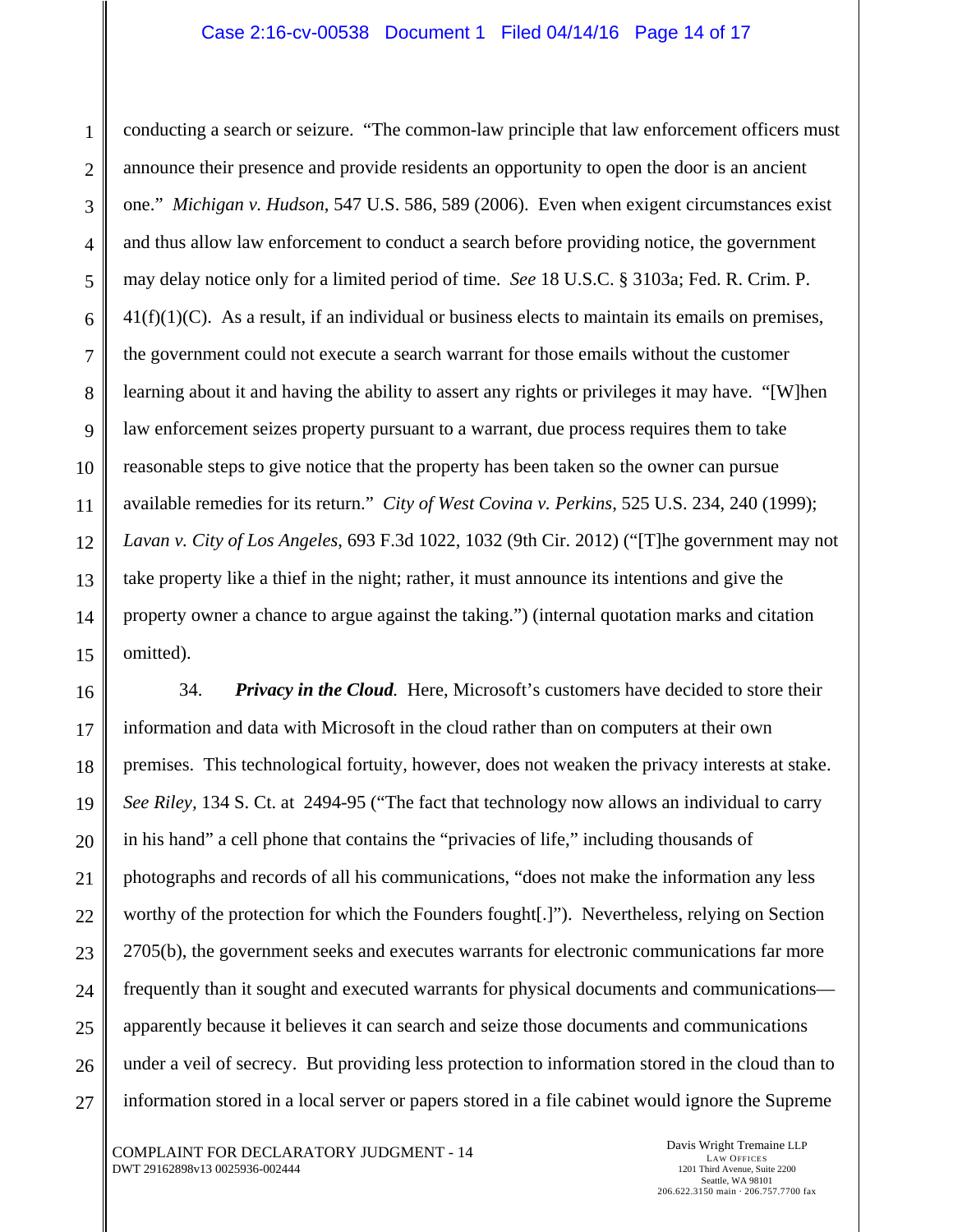Court's admonition not to let "technology [] erode the privacy guaranteed by the Fourth Amendment" and its caution to, when confronted with new technologies, "assure[] preservation of that degree of privacy against government that existed when the Fourth Amendment was adopted." *Kyllo v. United States*, 533 U.S. 27, 34 (2001).

35. *Standards for Standing.* When the government serves a warrant on Microsoft seeking a customer's private information and data, the Fourth Amendment rights described above belong to the customer, whose "papers and effects" are the target of the government's legal process. But Microsoft has third-party standing to vindicate its customers' Fourth Amendment rights to notice, particularly when customers lack sufficient knowledge to challenge government action because of the government's tactic of operating behind a veil of secrecy. *See Powers v. Ohio* 499 U.S. 400, 410–11 (1991) (permitting third-party standing where: (1) the litigant has constitutional standing (i.e., the litigant has suffered an "injury in fact," giving him or her a "sufficiently concrete interest" in the outcome of the issue in dispute); (2) the litigant has a "close relation to the third party"; and (3) there is some hindrance to the third party's ability to protect his or her own interests) (internal quotation marks and citations omitted).

36. *Microsoft's Standing.* Microsoft satisfies each element of the *Powers* test. First, Microsoft has a core business interest in safeguarding its customers' private correspondence and documents. Section 2705(b)'s violation of Microsoft's customers' Fourth Amendment rights therefore injures Microsoft by eroding the customer trust that encourages individuals and businesses to migrate their technological infrastructure to Microsoft's cloud. Further, the Fourth Amendment harms caused by Section 2705(b) are themselves the subject of Microsoft's forbidden political speech, speech in which Microsoft cannot engage because of secrecy orders issued pursuant to Section 2705(b); accordingly, the Fourth Amendment violations caused by Section 2705(b) compound Microsoft's First Amendment injury. Second, courts recognize that providers such as Microsoft have a sufficiently close relationship with their customers to allow providers to assert their customers' constitutional rights under *Powers*.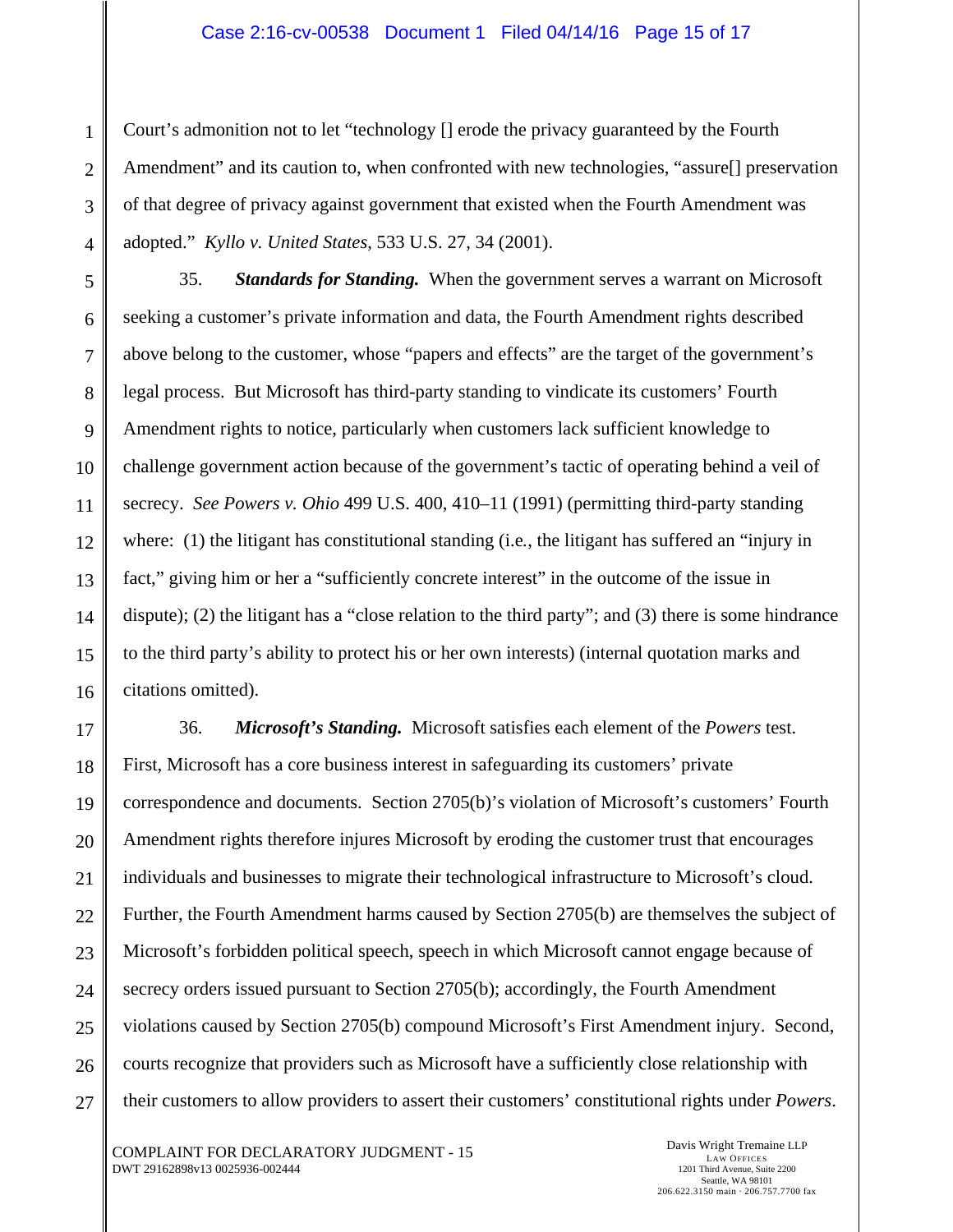*See In re Verizon Internet Servs.*, 257 F. Supp. 2d 244, 258 (D.D.C. 2003) ("Verizon's relationship with its client subscribers is the kind of relationship that warrants allowing Verizon to assert a First Amendment challenge on their behalf."), *rev'd on other grounds by Recording Industry Ass'n of Am., Inc. v. Verizon Internet Servs., Inc.*, 351 F.3d 1229, 1239 (D.C. Cir. 2003)). Third, by design, Section 2705(b) hinders any effort by Microsoft's customers to protect their own Fourth Amendment rights.

8 9 10 37. *Judicial Declaration.* A judicial declaration that Section 2705(b) violates the Fourth Amendment is necessary and appropriate so that Microsoft and the government may ascertain their obligations under law. Absent such a declaration, the government will continue to request and obtain secrecy orders that impermissibly restrict the Fourth Amendment rights of Microsoft's customers and the customers of other, similarly situated providers.

### **PRAYER FOR RELIEF**

Microsoft prays for an Order and Judgment:

14 15 (a) Declaring that 18 U.S.C. § 2705(b) is facially unconstitutional under the First Amendment;

(b) Declaring that 18 U.S.C. § 2705(b) is facially unconstitutional under the Fourth Amendment;

and

(c) Granting such other and further equitable or legal relief as the Court deems

20 proper.

1

2

3

4

5

6

7

11

12

13

16

17

18

19

21

22

23

24

25

26

27

COMPLAINT FOR DECLARATORY JUDGMENT - 16 DWT 29162898v13 0025936-002444